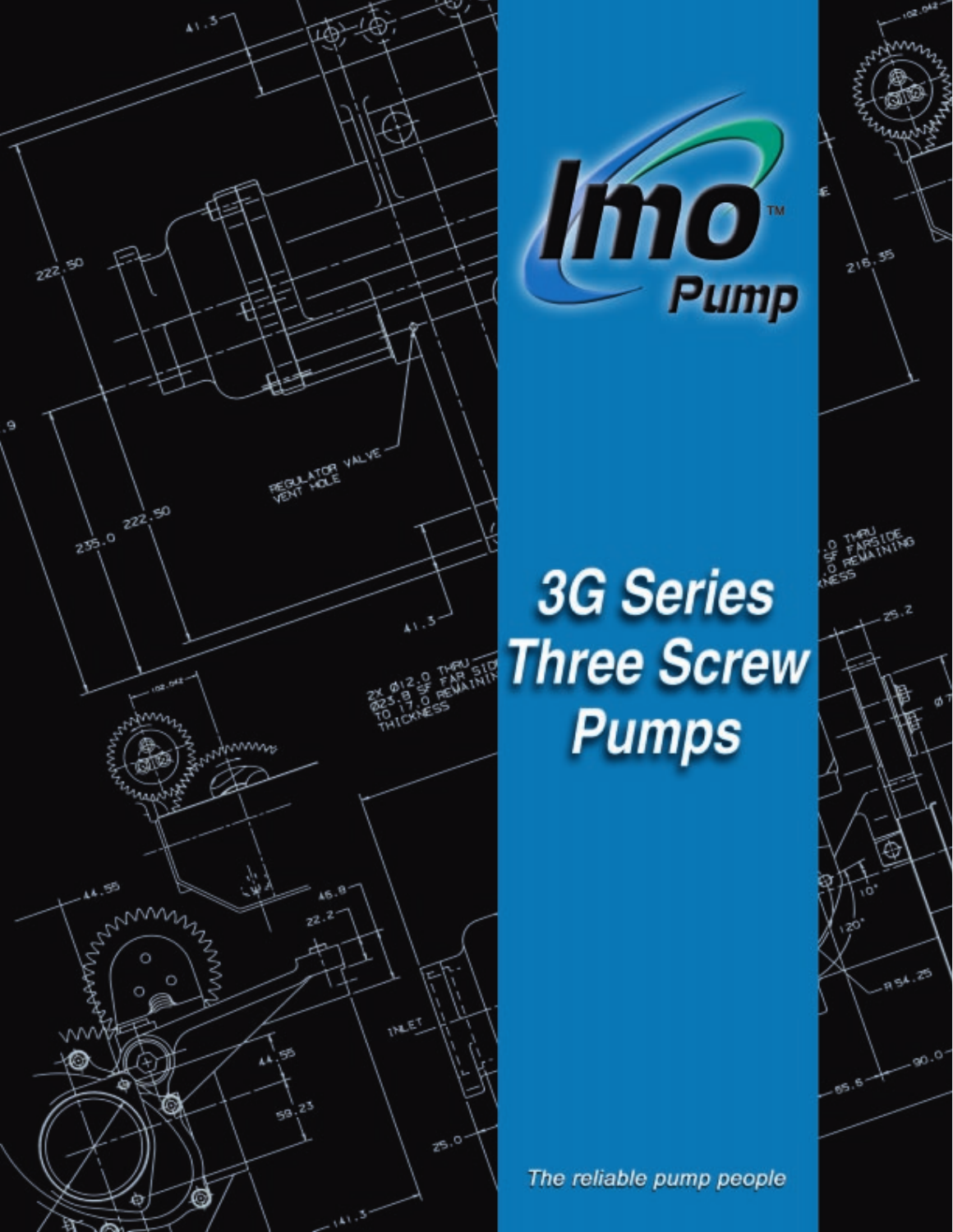# Performance Shown at 150 PSID (10 BAR), -200 SSU (43 CST)

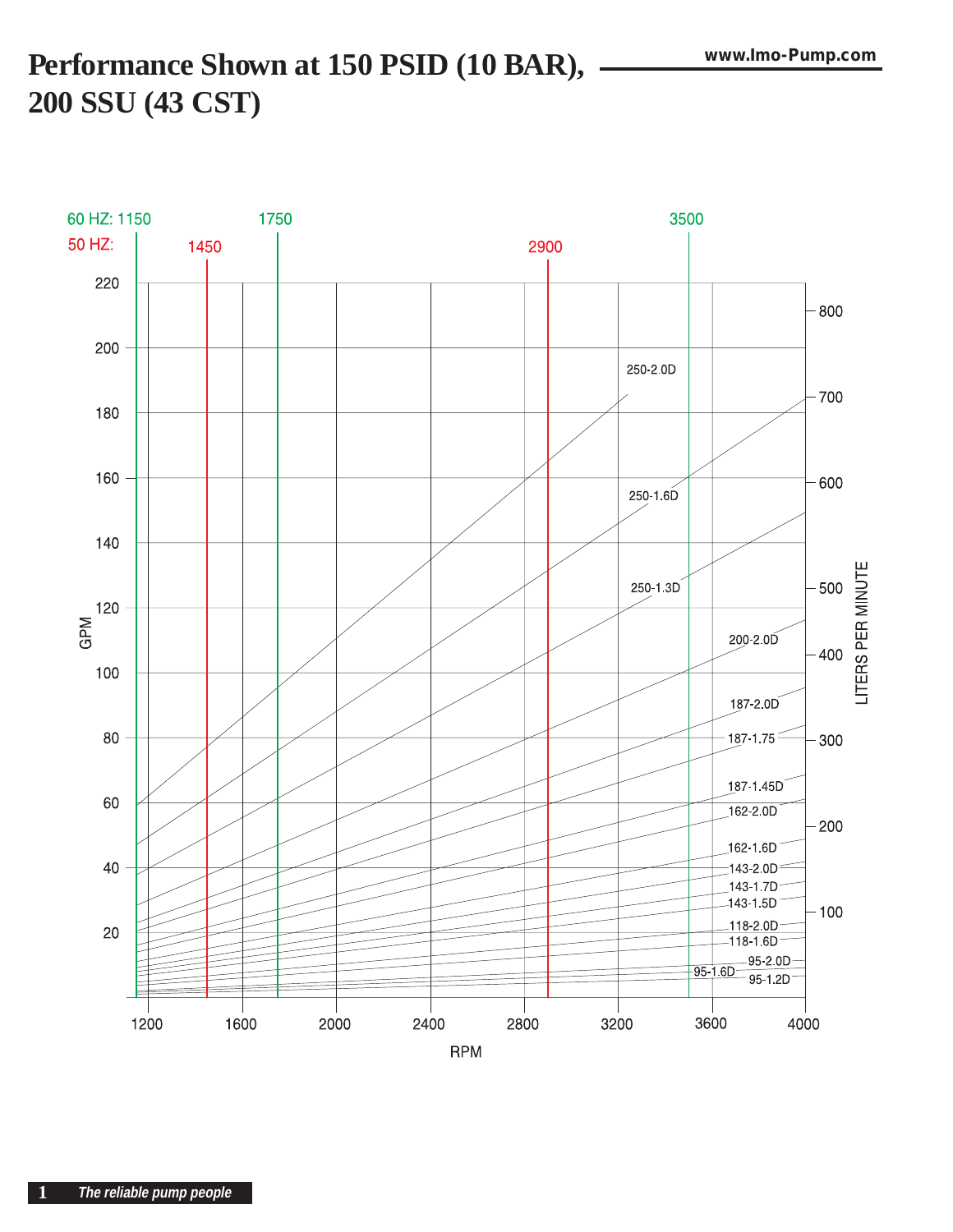## **IMO Series 3G Pump www.Imo-Pump.com**



Shown Above: 3G-095, Flange Mount Iron Cased Axial Inlet, Built-In Relief Valve



Shown Above: Tamper Resistant Optional Built-In Pressure Relief Valve for sizes 162 and smaller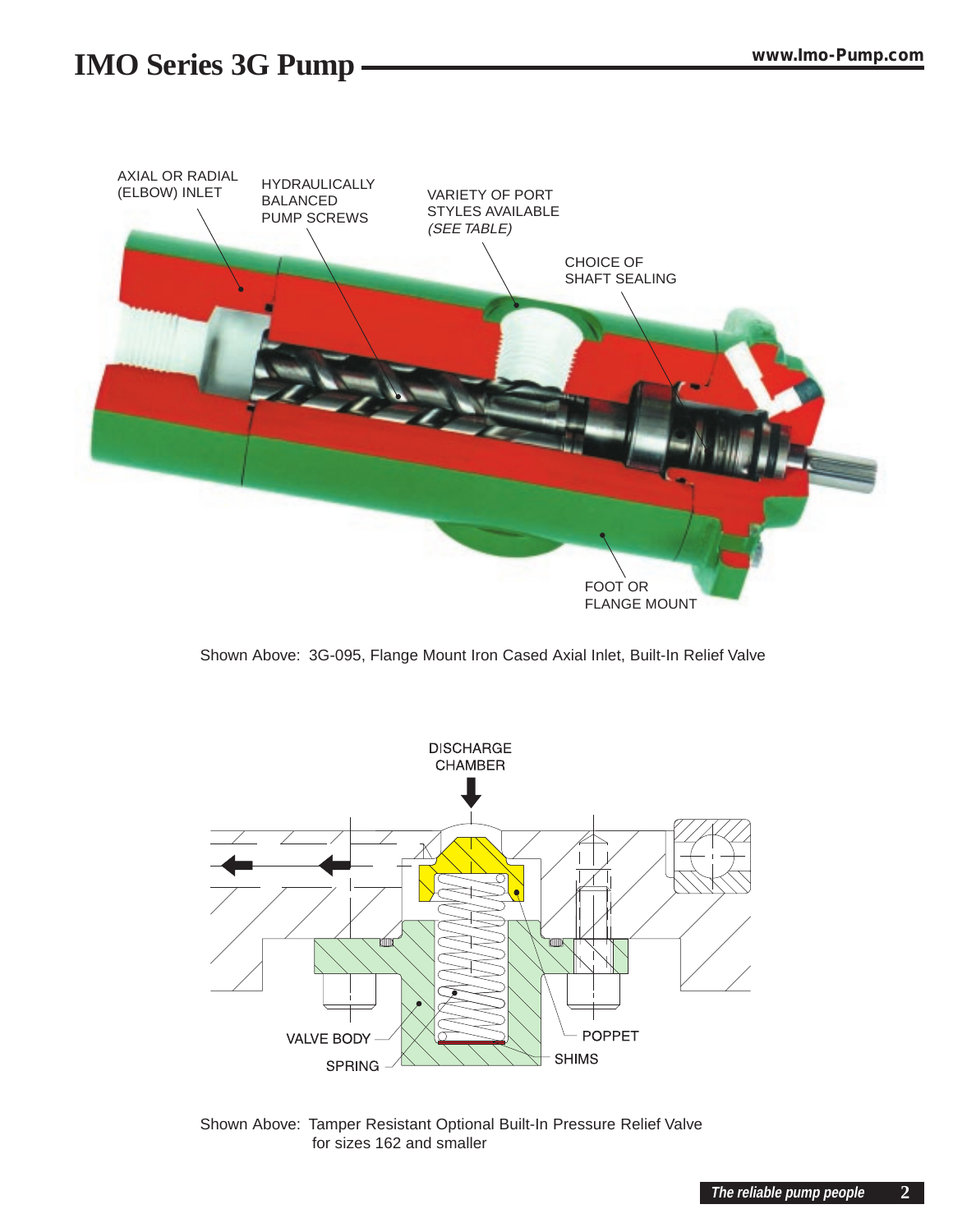The 3G series pump is intended for use in lubrication, hydraulic and control oil services such as those found on rotating machinery or other equipment needing forced lubrication, circulation, fluid transfer, distillate fuel burner or similar systems. This series is available in seventeen displacements fitted into five casing sizes. Pump casings are produced from cast iron with the option of cast steel.

All pumps are fitted with mechanical shaft seals. Inlet porting can be either radial (elbow), rotatable in 90 $^{\circ}$ increments, or axial. An internal tamper resistant relief valve is available as an option. Porting on the 95 through 162 rotor size pumps can be either SAE straight thread or SAE 4-bolt, Code 61, flange pad. Porting on the 187 through 250 pumps is SAE 4-bolt, Code 61, flange pad.

Steel case pumps are equipped with SAE 4-bolt flange pads. An optional in-line relief valve is also available. All SAE flange pads accept 4-bolt, O-ring sealed, Code 61 mating flanges of either socket weld or FNPT style.

Both iron and steel pumps are designed for flange mounting and can be provided with mating foot brackets or pump to motor (C-face) brackets. Flange or foot mounting on rotor sizes 95 through 162 and flange mounting on rotor sizes 187 through 250 allows the pump outlet port to be directed radially in 90˚ increments. Port options allow almost any global standard connection type. Units can also be supplied for vertical tank mounting.



3G095 with radial SAE pad inlet port



3G095 mounted to a "C" face electric motor on lube oil service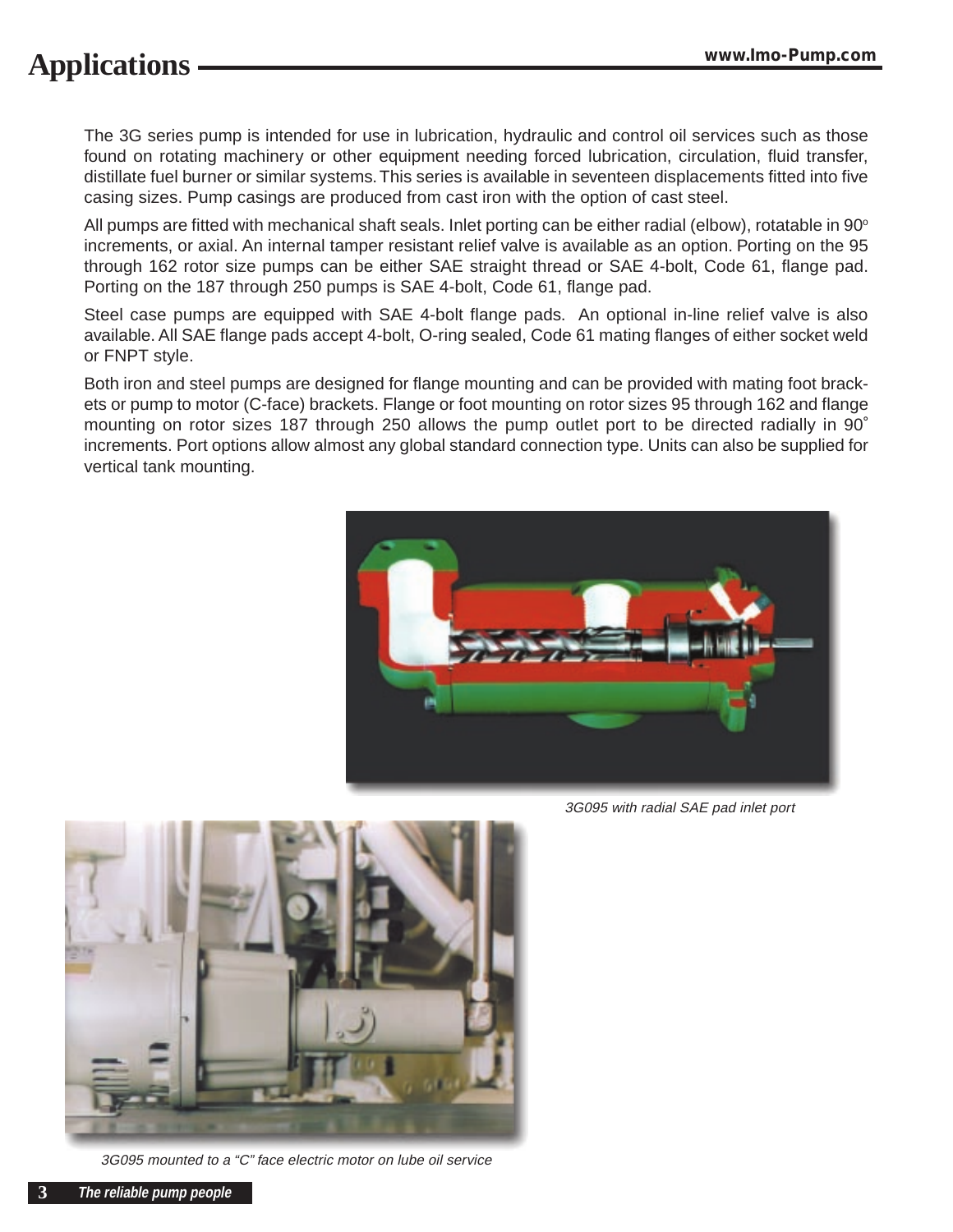# **2-210 GPM (7-795 L/M) Pressure to 250 PSIG (17 Bar)**



| <b>PUMP</b> |           |      |           |      |      |       |                                                                                                                       |     |      |     |  |                            |                |                              |  |  |    |                                                                                                                                                                                                                                                                                                      |                |                   | WEIGHT <sup>*</sup> |
|-------------|-----------|------|-----------|------|------|-------|-----------------------------------------------------------------------------------------------------------------------|-----|------|-----|--|----------------------------|----------------|------------------------------|--|--|----|------------------------------------------------------------------------------------------------------------------------------------------------------------------------------------------------------------------------------------------------------------------------------------------------------|----------------|-------------------|---------------------|
| <b>SIZE</b> |           |      |           |      |      |       |                                                                                                                       |     |      |     |  |                            |                |                              |  |  |    | INCHI <i>MM</i>  INCHI <i>MM</i>  INCHI <i>MM</i>  INCHI <i>MM</i>  INCHI <i>MM</i>  INCHI <i>MM</i>  INCHI <i>MM</i>  INCHI <i>MM</i>  INCHI <i>MM</i>  INCHI <i>MM</i>  INCHI <i>MM</i>  INCHI <i>MM</i>  INCHI <i>MM</i>  INCHI <i>MM</i>  INCHI  INCHI  INCHI  INCHI  INCHI  INCHI  INCHI  INCHI |                |                   |                     |
| 95          |           | 25.4 | 3/4       | 19 I |      |       | 4.66   118.4   3.249   82.52   4.19   106.4   4.57   116.1   10.83   275.1   2.25   57.2   1.88   47.8   5.02   127.5 |     |      |     |  |                            |                |                              |  |  | .5 | 12.7                                                                                                                                                                                                                                                                                                 |                | $5.25$ 133.4      | $18$   8.0          |
| 118         | $1 - 1/2$ | 38.1 |           | 25.4 |      | 152.4 | .5                                                                                                                    | 127 | 6.38 |     |  | 162 5.76 146.3 13.91 353.3 |                |                              |  |  |    | 4   101.6   2.80   71.1   6.19   157.2   .625   15.875                                                                                                                                                                                                                                               | $\overline{Q}$ | $ 228.6 $ 34 15.4 |                     |
| 143/162     |           | 50.8 | $1 - 1/2$ | 38.1 | 7.67 | 194.8 | $5 -$                                                                                                                 | 127 | 6.38 | 162 |  | 7.57 792.3 16.26 413.1     | $\overline{4}$ | $101.6$ 2.76 70.1 6.65 168.9 |  |  |    | .75 79.05 7.75 796.9 44 20.0                                                                                                                                                                                                                                                                         |                |                   |                     |



| <b>PUMP</b><br>SIZE |  |      |  |  |                                |  |  |        |  |  |  |  |  |  |  |  |  |  |  |  |  |  | W |                                                                                                                                                                                                                                                                     | WEIGHT <sup>*</sup> |  |
|---------------------|--|------|--|--|--------------------------------|--|--|--------|--|--|--|--|--|--|--|--|--|--|--|--|--|--|---|---------------------------------------------------------------------------------------------------------------------------------------------------------------------------------------------------------------------------------------------------------------------|---------------------|--|
|                     |  |      |  |  |                                |  |  |        |  |  |  |  |  |  |  |  |  |  |  |  |  |  |   | INCH  <i>MM</i>  INCH  <i>MM</i>  INCH  <i>MM</i>  INCH  <i>MM</i>  INCH  <i>MM</i>  INCH  <i>MM</i>  INCH  <i>MM</i>  INCH  <i>MM</i>  INCH  <i>MM</i>  INCH  <i>MM</i>  INCH  <i>MM</i>  INCH  <i>MM</i>  INCH  <i>MM</i>  INCH  <i>MM</i>  INCH  <i>MM</i>  INCH |                     |  |
| 187/200             |  | 76.2 |  |  | 50.8 10.06 255.5               |  |  | 152.37 |  |  |  |  |  |  |  |  |  |  |  |  |  |  |   | $\left  \frac{228.6}{9.44} \right $ 9.44 $\left  \frac{239.8}{22.52} \right $ 572 $\left  \frac{4.94}{125.5} \right $ 3.31 $\left  \frac{84.1}{242.4} \right $ 9.84 $\left  \frac{249.9}{1250} \right $ 3.1.75 5.62 142.7 117 53                                    |                     |  |
| 250                 |  |      |  |  | $101.6$ 2-1/2 63.5 12.61 320.3 |  |  | 152.37 |  |  |  |  |  |  |  |  |  |  |  |  |  |  |   | $[228.6   10.19   258.8   25.84   656.3]$ 4.94 $[125.5   3.31   84.1   10.21   259.3   1.250   31.75   5.62   142.7]$ 131 $[59.4$                                                                                                                                   |                     |  |

\* Inlet and Outlet are SAE 4-bolt 3000 PSI flange pads.

\* Flange mounted version. Weights exclude port adapters and mounting foot bracket/plate.

For a more detailed view of the above referenced outline drawings, please refer to our website at http://www.imo-pump.com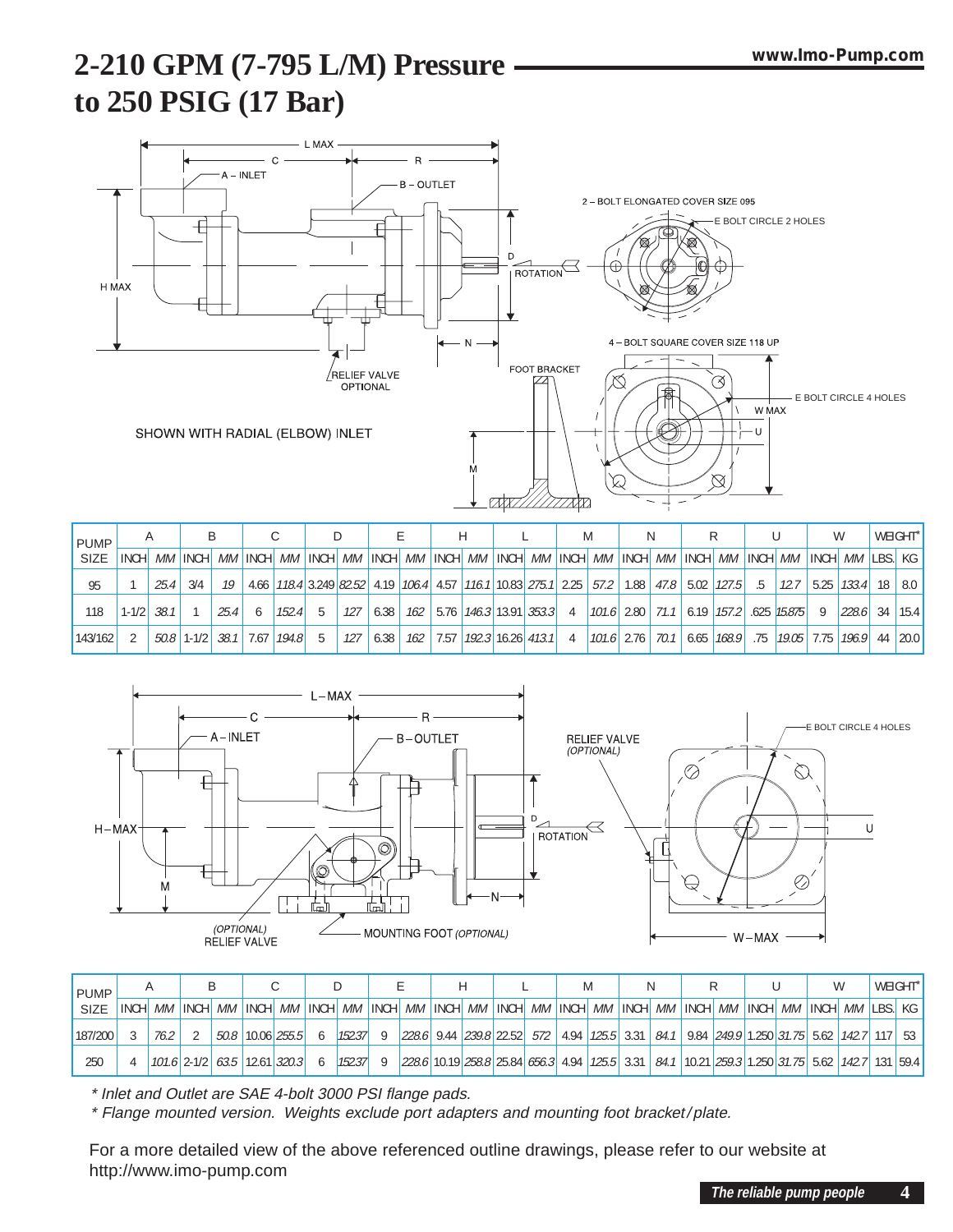# **Specifications www.Imo-Pump.com**

| <b>Casing</b>          | Cast iron or cast steel.                                                                                                                                                                                                                                                                                                                                                                                                                                                                                                                                            |                                                                                                                                                                                                                                                                                                                                                                                                                                                                                      |                  |                        |                                                                                         |  |  |  |  |  |  |  |
|------------------------|---------------------------------------------------------------------------------------------------------------------------------------------------------------------------------------------------------------------------------------------------------------------------------------------------------------------------------------------------------------------------------------------------------------------------------------------------------------------------------------------------------------------------------------------------------------------|--------------------------------------------------------------------------------------------------------------------------------------------------------------------------------------------------------------------------------------------------------------------------------------------------------------------------------------------------------------------------------------------------------------------------------------------------------------------------------------|------------------|------------------------|-----------------------------------------------------------------------------------------|--|--|--|--|--|--|--|
| <b>Rotors</b>          | Power rotor is ductile (nodular) iron. Idler rotors are gray iron.                                                                                                                                                                                                                                                                                                                                                                                                                                                                                                  |                                                                                                                                                                                                                                                                                                                                                                                                                                                                                      |                  |                        |                                                                                         |  |  |  |  |  |  |  |
| <b>Shaft Seal</b>      | Fluoroelastomer bellows mechanical seal with carbon on ni-resist faces,<br>Type V:<br>fluoroelastomer O-rings, recommended for viscosities below 3000 SSU (650 CST) and<br>distillate fuel oils.                                                                                                                                                                                                                                                                                                                                                                    |                                                                                                                                                                                                                                                                                                                                                                                                                                                                                      |                  |                        |                                                                                         |  |  |  |  |  |  |  |
|                        | Metal bellows balanced, positive drive mechanical seal with carbon on silicon carbide faces,<br>Type H:<br>fluoroelastomer O-rings, recommended for viscosities above 3000 SSU (650 CST) or for<br>closer compliance with API.                                                                                                                                                                                                                                                                                                                                      |                                                                                                                                                                                                                                                                                                                                                                                                                                                                                      |                  |                        |                                                                                         |  |  |  |  |  |  |  |
|                        | Type J:                                                                                                                                                                                                                                                                                                                                                                                                                                                                                                                                                             | Balanced, positive drive mechanical seal with neoprene O-rings for high inlet pressure /<br>low differential pressure applications.                                                                                                                                                                                                                                                                                                                                                  |                  |                        |                                                                                         |  |  |  |  |  |  |  |
|                        | Type N: No shaft seal (must use mounting option I).                                                                                                                                                                                                                                                                                                                                                                                                                                                                                                                 |                                                                                                                                                                                                                                                                                                                                                                                                                                                                                      |                  |                        |                                                                                         |  |  |  |  |  |  |  |
| <b>Bearing</b>         |                                                                                                                                                                                                                                                                                                                                                                                                                                                                                                                                                                     | Internal, ball type.                                                                                                                                                                                                                                                                                                                                                                                                                                                                 |                  |                        |                                                                                         |  |  |  |  |  |  |  |
| <b>Relief Valve</b>    | Optional internal, tamper resistant, built-in pressure relief valve for viscosities not exceeding 1500<br>SSU (324 CST). Specify differential set pressure in 15 PSI (1.03 BAR) increments, i.e. 60, 75210.<br>(This relief valve is intended for momentary protection for the pump against overpressure. It<br>is not intended to be a system pressure control device). Minimum set pressure is 60 PSID (4.1)<br>BAR). Maximum set pressure is 210 PSID (14.5 BAR). An optional in-line relief valve with external<br>return-to-tank connection is also available. |                                                                                                                                                                                                                                                                                                                                                                                                                                                                                      |                  |                        |                                                                                         |  |  |  |  |  |  |  |
|                        |                                                                                                                                                                                                                                                                                                                                                                                                                                                                                                                                                                     | Viscosity Range 32 to 3000 SSU (2 to 650 CST) type "V" seal.                                                                                                                                                                                                                                                                                                                                                                                                                         |                  |                        |                                                                                         |  |  |  |  |  |  |  |
| <b>Inlet Pressure</b>  | 32 to 15,000 SSU (2 to 3200 CST) type "H" seal.<br>50 PSIG (3.4 BAR) normal maximum.<br>300 PSIG (20.7 BAR) optional maximum (Contact factory).                                                                                                                                                                                                                                                                                                                                                                                                                     |                                                                                                                                                                                                                                                                                                                                                                                                                                                                                      |                  |                        |                                                                                         |  |  |  |  |  |  |  |
| <b>Outlet Pressure</b> | 250 PSIG (17 BAR) maximum [(to 300 PSIG (20.7 BAR) with inlet at 50 PSIG (3.4 BAR)]. Operation<br>at differential pressures below 40 PSI (2.8 BAR) may require pump modification- consult Imo Pump<br>with full operating range data.                                                                                                                                                                                                                                                                                                                               |                                                                                                                                                                                                                                                                                                                                                                                                                                                                                      |                  |                        |                                                                                         |  |  |  |  |  |  |  |
| <b>Temperature</b>     |                                                                                                                                                                                                                                                                                                                                                                                                                                                                                                                                                                     | 0 to 225°F (-18 to 107°C)                                                                                                                                                                                                                                                                                                                                                                                                                                                            |                  |                        |                                                                                         |  |  |  |  |  |  |  |
| <b>Drive/Rotation</b>  |                                                                                                                                                                                                                                                                                                                                                                                                                                                                                                                                                                     | Direct only. Clockwise facing pump shaft standard. Counterclockwise optional.                                                                                                                                                                                                                                                                                                                                                                                                        |                  |                        |                                                                                         |  |  |  |  |  |  |  |
| <b>Speed</b>           |                                                                                                                                                                                                                                                                                                                                                                                                                                                                                                                                                                     | 4000 rpm maximum. Size 250 2D lead: 3250 rpm maximum.                                                                                                                                                                                                                                                                                                                                                                                                                                |                  |                        | Size 95: 5000 rpm maximum. Sizes 118-200: 4000 rpm maximum. Size 250 1.3D & 1.6D leads: |  |  |  |  |  |  |  |
| <b>Mounting</b>        |                                                                                                                                                                                                                                                                                                                                                                                                                                                                                                                                                                     | May be foot or flange mounted in any orientation. Vertical tank mounts available.                                                                                                                                                                                                                                                                                                                                                                                                    |                  |                        |                                                                                         |  |  |  |  |  |  |  |
| <b>Connections</b>     |                                                                                                                                                                                                                                                                                                                                                                                                                                                                                                                                                                     |                                                                                                                                                                                                                                                                                                                                                                                                                                                                                      |                  | Port Type Availability |                                                                                         |  |  |  |  |  |  |  |
|                        | <b>Inlet Port Type</b>                                                                                                                                                                                                                                                                                                                                                                                                                                                                                                                                              |                                                                                                                                                                                                                                                                                                                                                                                                                                                                                      | <b>Iron Case</b> | <b>Steel Case</b>      |                                                                                         |  |  |  |  |  |  |  |
|                        |                                                                                                                                                                                                                                                                                                                                                                                                                                                                                                                                                                     | Axial SAE Straight Thread                                                                                                                                                                                                                                                                                                                                                                                                                                                            | Yes              | No.                    |                                                                                         |  |  |  |  |  |  |  |
|                        |                                                                                                                                                                                                                                                                                                                                                                                                                                                                                                                                                                     | Axial SAE 4-Bolt Pad, Code 61                                                                                                                                                                                                                                                                                                                                                                                                                                                        | Yes              | Yes                    |                                                                                         |  |  |  |  |  |  |  |
|                        |                                                                                                                                                                                                                                                                                                                                                                                                                                                                                                                                                                     | Radial SAE Straight Thread                                                                                                                                                                                                                                                                                                                                                                                                                                                           | Yes              | No                     |                                                                                         |  |  |  |  |  |  |  |
|                        |                                                                                                                                                                                                                                                                                                                                                                                                                                                                                                                                                                     | Radial SAE 4-Bolt Pad, Code 61                                                                                                                                                                                                                                                                                                                                                                                                                                                       | Yes              | Yes                    |                                                                                         |  |  |  |  |  |  |  |
|                        |                                                                                                                                                                                                                                                                                                                                                                                                                                                                                                                                                                     | <b>Outlet Port Type</b>                                                                                                                                                                                                                                                                                                                                                                                                                                                              | <b>Iron Case</b> | <b>Steel Case</b>      |                                                                                         |  |  |  |  |  |  |  |
|                        |                                                                                                                                                                                                                                                                                                                                                                                                                                                                                                                                                                     | Radial SAE Straight Thread                                                                                                                                                                                                                                                                                                                                                                                                                                                           | Yes              | No                     |                                                                                         |  |  |  |  |  |  |  |
|                        |                                                                                                                                                                                                                                                                                                                                                                                                                                                                                                                                                                     | Radial SAE 4-Bolt Pad, Code 61                                                                                                                                                                                                                                                                                                                                                                                                                                                       | Yes              | Yes                    |                                                                                         |  |  |  |  |  |  |  |
|                        |                                                                                                                                                                                                                                                                                                                                                                                                                                                                                                                                                                     |                                                                                                                                                                                                                                                                                                                                                                                                                                                                                      |                  |                        |                                                                                         |  |  |  |  |  |  |  |
| <b>Filtration</b>      |                                                                                                                                                                                                                                                                                                                                                                                                                                                                                                                                                                     | Straight thread for use with O-ring fittings. SAE pad is for use with mating SAE 4-bolt 3000 PSI flanges.<br>Inlet strainers are required to keep contaminants and abrasives out of the pump and must be<br>selected in consultation with the strainer vendor to prevent pump starvation. Normally, 60 mesh<br>(0.01 inch- 238 micron) for light and 1/8-3/16 inch (3-5mm) openings for heavy oils are<br>recommended. Return line filters for closed loop systems also recommended. |                  |                        |                                                                                         |  |  |  |  |  |  |  |
| <b>Accessories</b>     | Completely mounted pump/driver assemblies with baseplates or NEMA 'C' face motor adapters are<br>available.                                                                                                                                                                                                                                                                                                                                                                                                                                                         |                                                                                                                                                                                                                                                                                                                                                                                                                                                                                      |                  |                        |                                                                                         |  |  |  |  |  |  |  |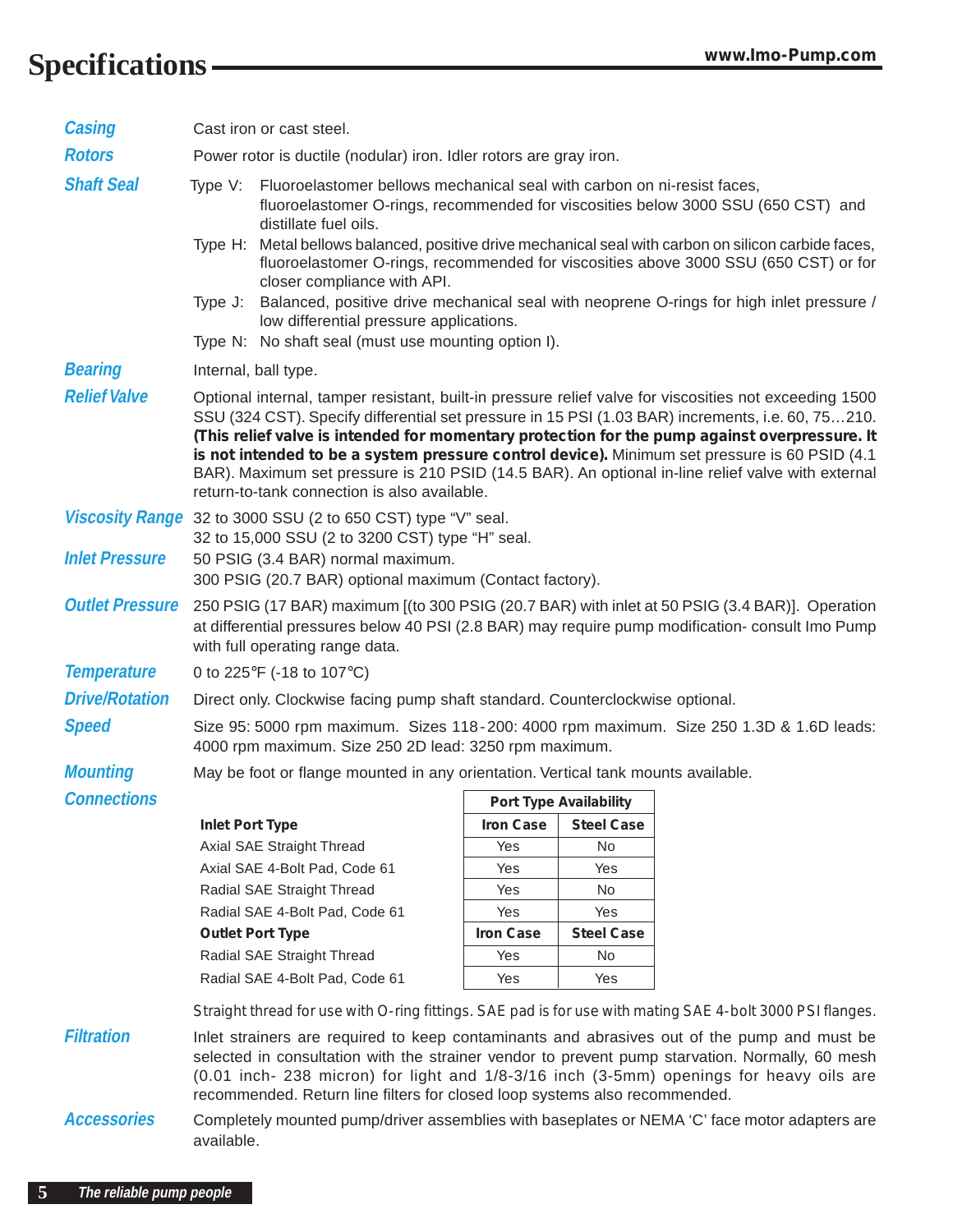# **Model Code Nomenclature www.Imo-Pump.com**

|                                 | Model No. Code Example AA 3G/N V I J F B 118SP 000                                     |                                                                          |                                                                                           |  |  |  |  |  |  |  |
|---------------------------------|----------------------------------------------------------------------------------------|--------------------------------------------------------------------------|-------------------------------------------------------------------------------------------|--|--|--|--|--|--|--|
|                                 | Design Sequence-                                                                       |                                                                          | <b>Designator for Special Modifications</b>                                               |  |  |  |  |  |  |  |
|                                 | Pump Series-                                                                           |                                                                          | -Size/Lead/Rotation                                                                       |  |  |  |  |  |  |  |
|                                 | Separator-                                                                             |                                                                          | $095AE = 1.2D$ , CW<br>$162SP = 1.6D$ , CW                                                |  |  |  |  |  |  |  |
|                                 | Fixed Designator –                                                                     |                                                                          | $095AF = 1.2D, CCW$<br>$162$ SR = 1.6D, CCW<br>$162SC = 2.0D, CW$<br>$095SP = 1.6D, CW$   |  |  |  |  |  |  |  |
|                                 |                                                                                        |                                                                          | $162SD = 2.0D, CCW$<br>$095SR = 1.6D, CCW$                                                |  |  |  |  |  |  |  |
|                                 | Seals-                                                                                 |                                                                          | $095SC = 2.0D, CW$<br>$187SY = 1.45D, CW$                                                 |  |  |  |  |  |  |  |
|                                 | V = Fluorocarbon Bellows mechanical seal,                                              |                                                                          | $095SD = 2.0D$ , CCW<br>$187SZ = 1.45D$ , CCW                                             |  |  |  |  |  |  |  |
|                                 | carbon on Ni-resist, Fluorocarbon O-rings                                              |                                                                          | 187SM = 1.75D, CW<br>$118SP = 1.6D$ , CW                                                  |  |  |  |  |  |  |  |
|                                 | H = Metal bellows balanced mechanical seal,<br>carbon on silicon carbide, Fluorocarbon |                                                                          | $118SR = 1.6D$ , CCW<br>$187SN = 1.75D$ , CCW<br>$118SC = 2.0D, CW$<br>$187SC = 2.0D, CW$ |  |  |  |  |  |  |  |
|                                 | O-rings                                                                                |                                                                          | $118SD = 2.0D, CCW$<br>$187SD = 2.0D$ , CCW                                               |  |  |  |  |  |  |  |
|                                 | $N = No$ shaft seal (must use mounting "I"),                                           |                                                                          | $143SJ = 1.5D, CW$<br>$200SC = 2.0D$ , CW                                                 |  |  |  |  |  |  |  |
|                                 | Fluorocarbon O-rings                                                                   |                                                                          | $143SK = 1.5D, CCW$<br>$200SD = 2.0D, CCW$                                                |  |  |  |  |  |  |  |
|                                 | J = Metal Bellows balanced mechanical seal,                                            |                                                                          | $143SE = 1.7D$ , CW<br>$250AL = 1.3D$ , CW                                                |  |  |  |  |  |  |  |
|                                 | carbon on silicon carbide, Neoprene O-rings                                            |                                                                          | $143SF = 1.7D, CCW$<br>250AM = 1.3D, CCW<br>$143SC = 2.0D, CW$                            |  |  |  |  |  |  |  |
|                                 | Case Material and Outlet Port -                                                        |                                                                          | $250SP = 1.6D, CW$<br>$143SD = 2.0D$ , CCW<br>$250$ SR = 1.6D, CCW                        |  |  |  |  |  |  |  |
|                                 | $I =$ Iron case, SAE straight thread port**                                            |                                                                          | $250SC = 2.0D, CW$                                                                        |  |  |  |  |  |  |  |
|                                 | $P =$ Iron case, SAE 4-bolt port pad                                                   |                                                                          | $250SD = 2.0D$ , CCW                                                                      |  |  |  |  |  |  |  |
|                                 | S = Steel case, SAE 4-bolt port pad                                                    |                                                                          |                                                                                           |  |  |  |  |  |  |  |
|                                 | $X = Special$                                                                          |                                                                          | Relief Valve Set Range (Limit 1500 ssu)                                                   |  |  |  |  |  |  |  |
|                                 | ** Not available on Rotor Sizes 187 thru 250                                           |                                                                          | $A = No$ relief valve                                                                     |  |  |  |  |  |  |  |
|                                 | Inlet Port -                                                                           |                                                                          | $B = 60/75$ psi differential                                                              |  |  |  |  |  |  |  |
|                                 | $J = Axial$ inlet, SAE straight thread port**                                          |                                                                          | $C = 90/105/120$ psi differential                                                         |  |  |  |  |  |  |  |
| STANDARD<br>No Weep Hole        | $K = Axial$ inlet, SAE 4-bolt port pad                                                 | $D = 135/150/165$ psi differential<br>$E = 180/195/210$ psi differential |                                                                                           |  |  |  |  |  |  |  |
|                                 | $L =$ Radial inlet, SAE straight thread port**                                         |                                                                          | Iron Pump only                                                                            |  |  |  |  |  |  |  |
|                                 | M = Radial inlet, SAE 4-bolt pad                                                       |                                                                          | In-line relief valve option available                                                     |  |  |  |  |  |  |  |
|                                 |                                                                                        |                                                                          | <b>Mounting</b>                                                                           |  |  |  |  |  |  |  |
| шų                              | N = Axial inlet, SAE straight thread port**                                            |                                                                          | $C = SAE$ flange mount<br>$F =$ Foot mount                                                |  |  |  |  |  |  |  |
|                                 | $P = Axial$ inlet 4-bolt port pad                                                      |                                                                          |                                                                                           |  |  |  |  |  |  |  |
| <b>WEEP HOLE</b><br>Front Cover | R = Radial inlet, straight thread port**                                               |                                                                          | $I =$ Integral flange mount<br>(note: must specify "N" for "Seals")                       |  |  |  |  |  |  |  |
|                                 | S = Radial inlet 4-bolt port pad                                                       |                                                                          |                                                                                           |  |  |  |  |  |  |  |
|                                 | **Not Available on Rotor Sizes 187 thru 250                                            |                                                                          |                                                                                           |  |  |  |  |  |  |  |
|                                 |                                                                                        |                                                                          |                                                                                           |  |  |  |  |  |  |  |